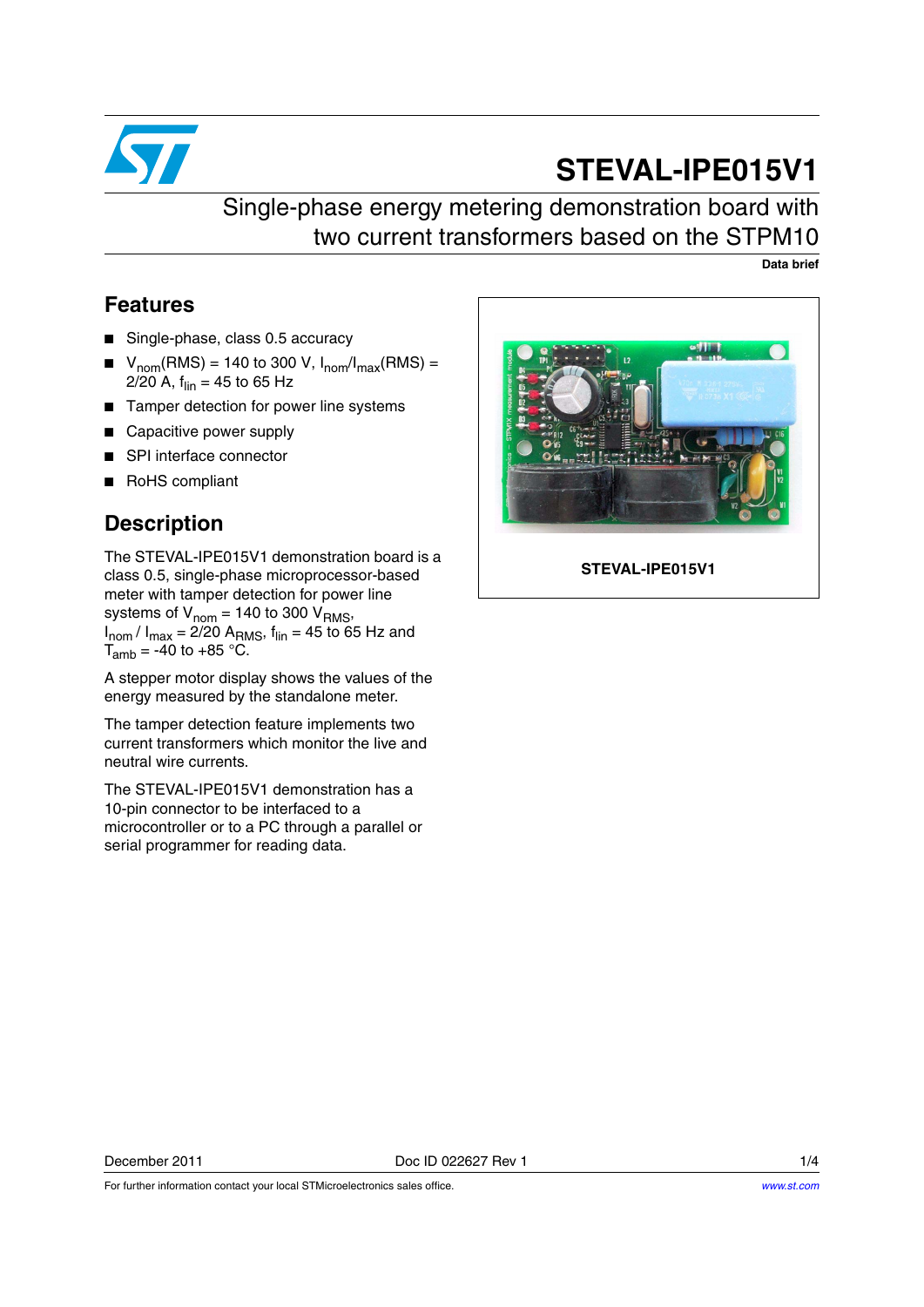## **1 Schematic**

#### **Figure 1. Schematic circuit**



2/4 Doc ID 022627 Rev 1

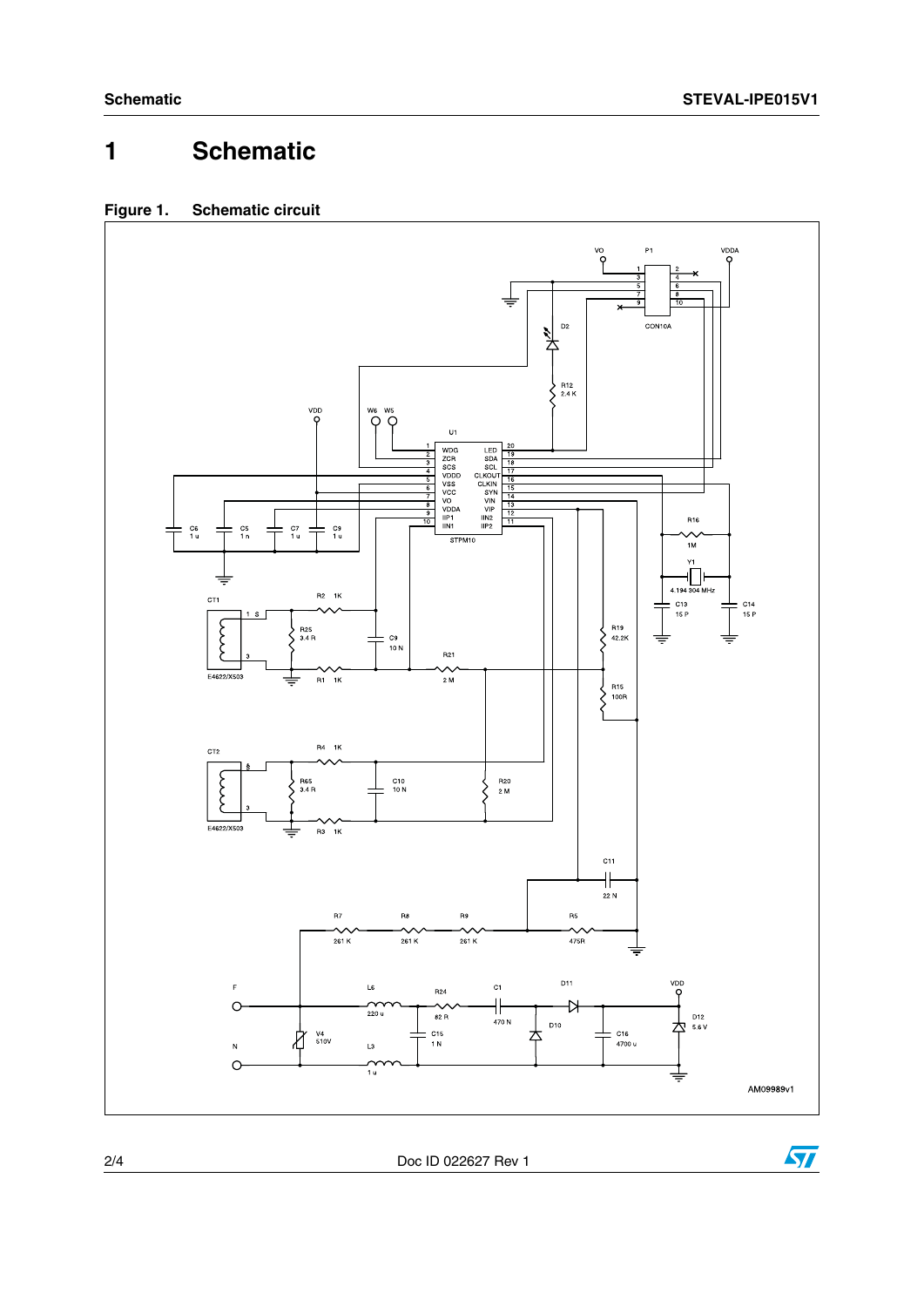# **2 Revision history**

**Table 1. Document revision history**

| <b>Date</b> | <b>Revision</b> | <b>Changes</b>   |
|-------------|-----------------|------------------|
| 22-Dec-2011 |                 | Initial release. |